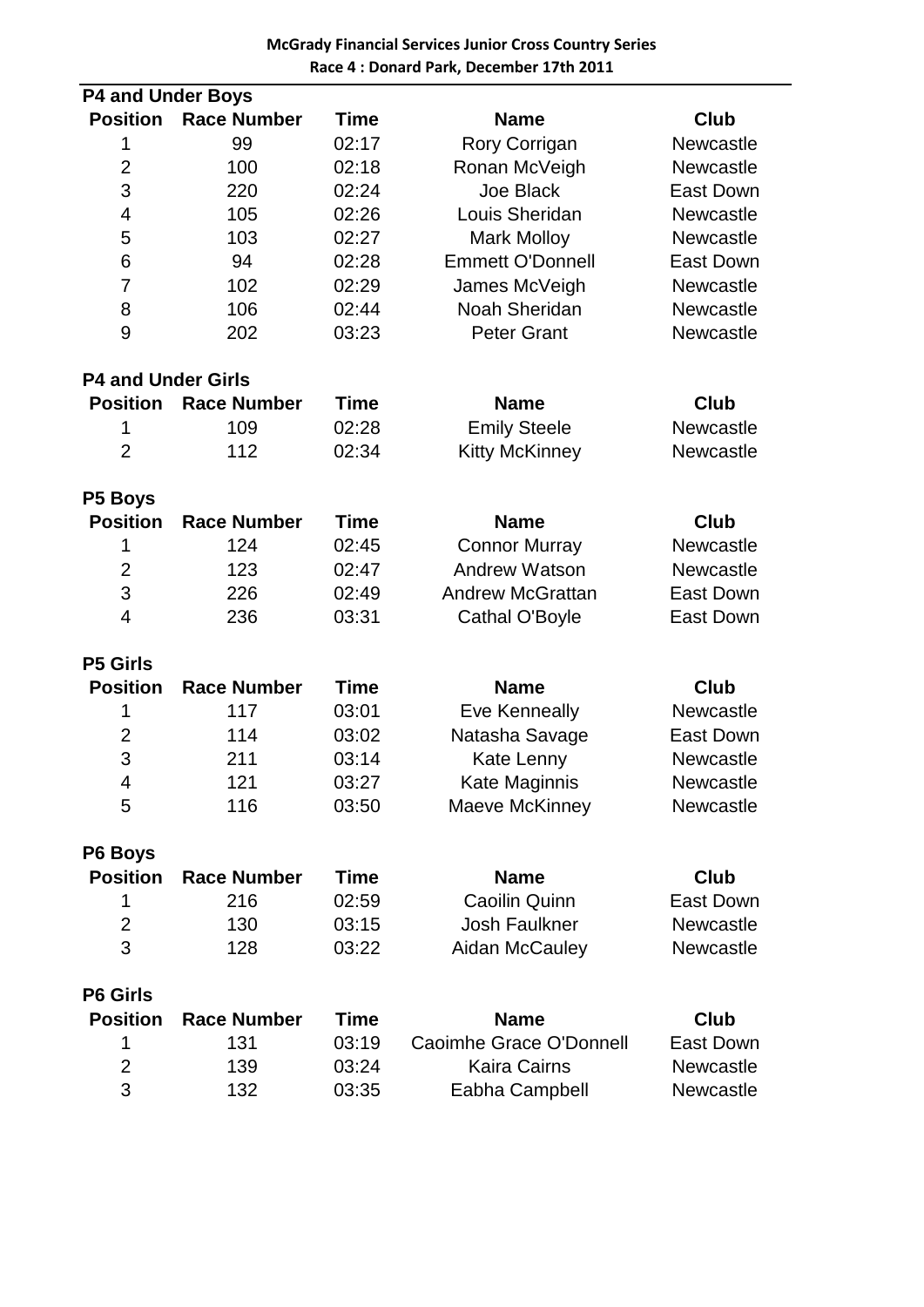## **McGrady Financial Services Junior Cross Country Series Race 4 : Donard Park, December 17th 2011**

| P7 Boys             |                    |             |                          |                  |
|---------------------|--------------------|-------------|--------------------------|------------------|
| <b>Position</b>     | <b>Race Number</b> | <b>Time</b> | <b>Name</b>              | <b>Club</b>      |
| 1                   | 205                | 03:20       | <b>Tim Prenter</b>       | <b>East Down</b> |
| $\overline{2}$      | 142                | 03:24       | <b>Caolan Hawkins</b>    | Newcastle        |
| 3                   | 227                | 03:27       | <b>Matthew McGrattan</b> | <b>East Down</b> |
| $\overline{4}$      | 145                | 03:29       | Gabriel Corrigan         | Newcastle        |
| 5                   | 232                | 03:38       | <b>Owen Edwards</b>      | <b>East Down</b> |
| 6                   | 146                | 04:14       | Padraig Rogan            | East Down        |
| <b>P7 Girls</b>     |                    |             |                          |                  |
| <b>Position</b>     | <b>Race Number</b> | <b>Time</b> | <b>Name</b>              | <b>Club</b>      |
| 1                   | 147                | 03:41       | Sarah Dougherty          | <b>Newcastle</b> |
| $\overline{2}$      | 151                | 04:03       | Michaela Quinn           | <b>Newcastle</b> |
| 3                   | 152                | 04:11       | Marie Claire McVeigh     | Newcastle        |
| $\overline{4}$      | 149                | 04:33       | Lucy Kenneally           | Newcastle        |
| 5                   | 154                | 04:41       | Rioghnach McGuigan       | Newcastle        |
| Year 8 Boys         |                    |             |                          |                  |
| <b>Position</b>     | <b>Race Number</b> | <b>Time</b> | <b>Name</b>              | <b>Club</b>      |
| 1                   | 201                | 04:01       | <b>Matthew Carrick</b>   | <b>East Down</b> |
| $\overline{2}$      | 203                | 04:35       | Daniel Atkinson          | <b>East Down</b> |
| 3                   | 212                | 05:09       | Jack Lenny               | Newcastle        |
|                     |                    |             |                          |                  |
| <b>Year 8 Girls</b> |                    |             |                          |                  |
| <b>Position</b>     | <b>Race Number</b> | <b>Time</b> | <b>Name</b>              | <b>Club</b>      |
| 1                   | 156                | 04:24       | Aoife Cochrane           | East Down        |
| $\overline{2}$      | 158                | 04:36       | Laura Green              | East Down        |
| 3                   | 166                | 04:37       | Jemma Black              | East Down        |
| $\overline{4}$      | 165                | 04:44       | <b>Emily Forte</b>       | <b>East Down</b> |
| 5                   | 193                | 05:20       | <b>Tara Findlay</b>      | East Down        |
| Year 9 Boys         |                    |             |                          |                  |
| <b>Position</b>     | <b>Race Number</b> | <b>Time</b> | <b>Name</b>              | Club             |
| 1                   | 173                | 05:04       | <b>Jack Quinn</b>        | Newcastle        |
| $\overline{2}$      | 174                | 05:06       | Daniel Molloy            | Newcastle        |
| 3                   | 171                | 05:07       | <b>Dillon Morgan</b>     | East Down        |
| 4                   | 169                | 05:17       | Marc Breteche            | East Down        |
| 5                   | 170                | 05:21       | <b>Aidan Hawkins</b>     | Newcastle        |
| 6                   | 175                | 05:37       | James Maginnis           | Newcastle        |
| 7                   | 172                | 05:38       | Eoghan Knight            | Newcastle        |
| 8                   | 214                | 06:14       | <b>Matthew Dougherty</b> | Newcastle        |
| <b>Year 9 Girls</b> |                    |             |                          |                  |
| <b>Position</b>     | <b>Race Number</b> | <b>Time</b> | <b>Name</b>              | <b>Club</b>      |
| 1                   | 235                | 05:09       | <b>Ellen Erskine</b>     | East Down        |
| $\overline{2}$      | 218                | 05:23       | Laura Gardiner           | East Down        |
| 3                   | 176                | 05:36       | Eilis Doyle              | Newcastle        |
| 4                   | 178                | 06:00       | Amy Godfrey              | <b>East Down</b> |
|                     |                    |             |                          |                  |